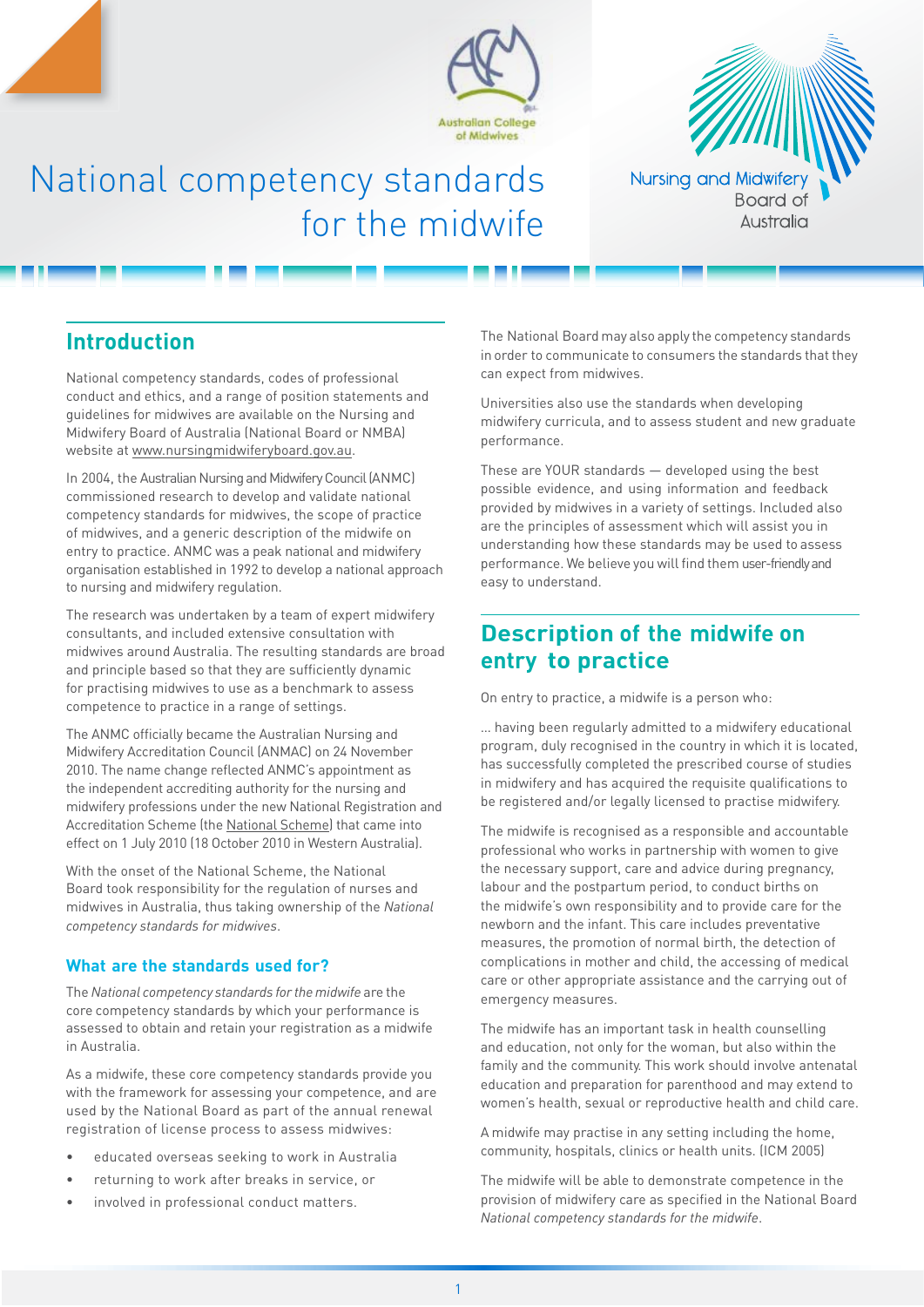

The four domains in the provision of woman–centred midwifery care include legal and professional practice, midwifery knowledge and practice, midwifery as primary health care and ethical and reflective practice.

## **Legal and professional practice**

The graduate midwife has a sound knowledge of the Australian health care system, relevant legislation and the role of the midwifery profession both locally and internationally. She practises within legislation and common law. Thus she complies with policies and guidelines that have legal implications and fulfil the duty of care. The graduate midwife is able to identify unsafe practice and act appropriately. She works in partnership with women and collaborates with other members of the health care team. The ability to reason, whilst being able to justify practice within legal, professional, ethical and reflective frameworks are characteristic of the graduate midwife. She accepts accountability and responsibility for her actions, whilst recognising her own knowledge base and scope of practice. She is able to identify complications with appropriate and timely consultation and referral as needed. She delegates when necessary, always providing the appropriate supervision.

The graduate midwife documents practice according to legal and professional guidelines and procedures. She demonstrates competence in oral and written communication and technological literacy. She understands and values the imperative to base practice on evidence, is able to access relevant and appropriate evidence, recognise when evidence is less than adequate to fully inform care and identify areas of practice that require further evidence.

## **Midwifery knowledge and practice**

The graduate midwife appreciates the centrality of the relationship with women to the practice of midwifery, which she can demonstrate through working in partnership and communicating effectively. She works with women to plan and evaluate care whilst providing learning opportunities that facilitate decision-making by the woman.

The graduate midwife has the knowledge, skills and attitudes to practise midwifery according to the international definition of the role and scope of practice of the midwife. This is informed by other disciplines such as biological, physical, social and behavioural sciences, nursing, primary health care, ethics and law. The graduate midwife will be able to provide safe and effective care across the interface between hospital and community, in any setting, including the home, the community, hospitals, or in any other maternity service. She is able to comprehensively and accurately assess the needs of women and their babies and to plan, implement and evaluate midwifery care.

This includes the antenatal period, during labour and birth and in the postnatal period. She supports, and may practise

in, continuity of care models. The graduate midwife is versatile, adaptable and able to respond in a range of situations including emergencies.

When women or babies have complex needs and require referral, the graduate midwife will provide midwifery care in collaboration with other health professionals. The graduate midwife protects, promotes and supports breastfeeding while respecting each woman's choice in infant feeding. She is able to initiate, supply and administer relevant pharmacological substances in a safe and effective manner within legislation.

## **Midwifery as primary health care**

The graduate midwife practises within a woman centred, primary health care framework and is committed to seeing midwifery as a public heath strategy that encompasses a broad social context. The graduate midwife understands that health is a dynamic state, influenced by particular sociocultural, spiritual and politico-economic environments. The graduate midwife has an important advocacy role in protecting the rights of women, families and communities whilst respecting and supporting their right to self determination. A graduate midwife has a commitment to cultural safety within all aspects of her practice and acts in ways that enhance the dignity and integrity of others.

Midwifery practice involves informing and preparing the woman and her family for pregnancy, birth, breastfeeding and parenthood and includes certain aspects of women's health, family planning and infant well-being. The graduate midwife has a role in public health that includes wellness promotion for the woman, her family and the community.

Whilst the graduate midwife has the skills "to do" they also have an ability to develop relationships with the women for whom they care as well as others with whom they interact in their professional lives. The graduate midwife works collaboratively with health care providers and other professionals referring women to appropriate community agencies and support networks.

## **Reflective and ethical practice**

The graduate midwife practises in accordance with the endorsed code of ethics, professional standards and relevant state and commonwealth privacy obligations. Through reflective processes developed during the program, the graduate midwife respects diverse values, beliefs and sociocultural structures. Integral to this process is the ability to understand and identify the impact of her own culture, values and beliefs on the provision of midwifery care, whilst recognising the power relations that exist within the health system and the community.

The graduate midwife has the ability and skills to analyse and reflect in, on, and about practice. She maintains competence through continual professional development. The graduate midwife is able to assess the effectiveness of her work and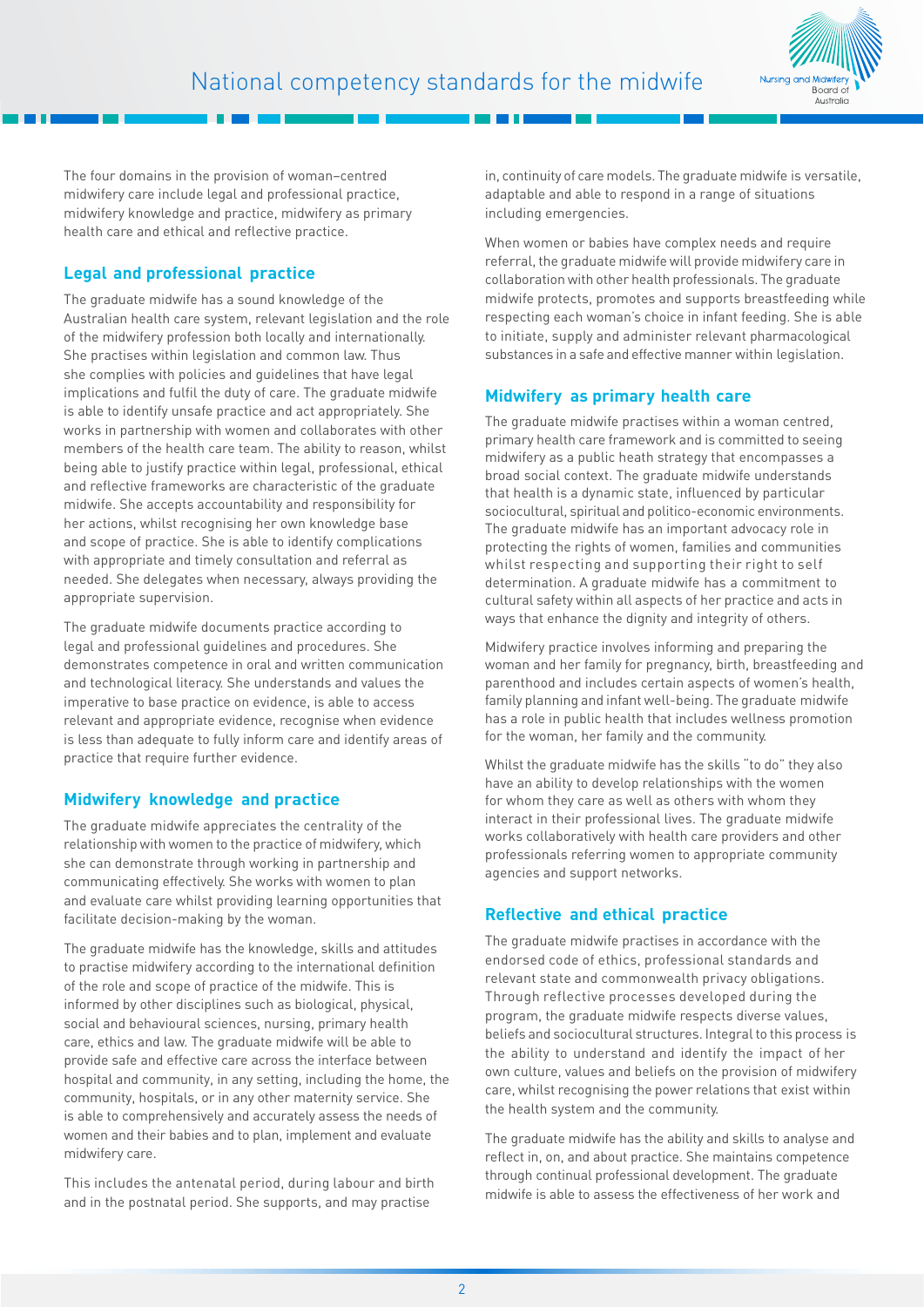

regards lifelong learning as a key to continuing professional and personal development. The graduate midwife demonstrates a lively, questioning perspective that enables her to actively contribute to the development of midwifery as a discipline. She also demonstrates both computer and information literacy which is reflected in her capacity to derive information from multiple sources. The graduate midwife has the capacity to transform this into meaningful information that impacts on practice and interactions with women and the health care system as a whole. The graduate midwife has developed both a capacity and a desire to learn from experiences in the workplace and through more formal educational opportunities. She is able to contribute to, and evaluate, the learning experiences and professional development of others, particularly through mentoring. She is able to support students to meet their learning needs and objectives in collaboration with others, and contributes to orientation and ongoing education programs.

The graduate midwife uses research to inform midwifery practice. This includes interpreting evidence as a basis to inform practice, policy, guidelines and decision-making.This implies an understanding about the way that knowledge and evidence are continuously created, applied and recreated. The development of a critical self-awareness is essential to this reflective process and is a defining characteristic of a graduate.

## **National competency standards for the midwife**

The *National competency standards for the midwife* provide the detail of the skills, knowledge and attitudes expected of a midwife to work within the midwifery scope of practice. The definition and scope of practice provides the broad boundaries of midwifery practice, whereas competency standards provide the detail of how a midwife is expected to practise and his/her capacity to practice. These will be minimum competency standards required of all midwives who seek authority to practise as a midwife in Australia. It is expected that all midwives should be able to demonstrate that they are able to meet the competency standards relevant to the position they hold.

## **Overarching framework**

The competency standards have an overarching framework – woman centred care. Woman-centred care is a concept that implies that midwifery care:

- is focused on the woman's individual, unique needs, expectations and aspirations, rather than the needs of institutions or professions
- recognises the woman's right to self determination in terms of choice, control, and continuity of care
- encompasses the needs of the baby, the woman's family, significant others and community, as identified and negotiated by the woman herself
- follows the woman between institutions and the community, through all phases of pregnancy, birth and the post natal period, and
- is 'holistic' addresses the woman's social, emotional, physical, psychological, spiritual and cultural needs and expectations.

The competency standards are underpinned by primary health care principles. These principles encompass equity, access, the provision of services based on need,community participation, collaboration and community based care. Primary health care involves using approaches that are affordable, appropriate to local needs and sustainable. These principles are outlined in the OttawaCharter (1986).

## **Organisation of the national competency standards for the midwife**

The competency standards include domains, competencies, competency elements and cues. A domain is as an organised cluster of competencies that characterise a central aspect of midwifery practice. Within each of the domains are competencies.

A competency represents a stand-alone function or functional area underlying some aspect of professional performance. Within each competency are elements. An element is a sub-section of the competency unit. The elements contain examples of competent performance known as cues. The cues are examples and prompts.These are neither comprehensive nor exhaustive and assist in assessment, self reflection and curriculum development.

## **Domains**

The competencies which make up the National Competency Standards for the Midwife are organised in four domains.

The order of the domains does not reflect their diminishing order of importance.

## **Legal and professional practice**

This domain contains the competencies that relate to legal and professional responsibilities including accountability, functioning in accordance with legislation affecting midwifery and demonstration of leadership.

## **Midwifery knowledge and practice**

This domain contains the competencies that relate to the performance of midwifery practice including assessment, planning, implementation and evaluation. Partnership with the woman is included in this domain.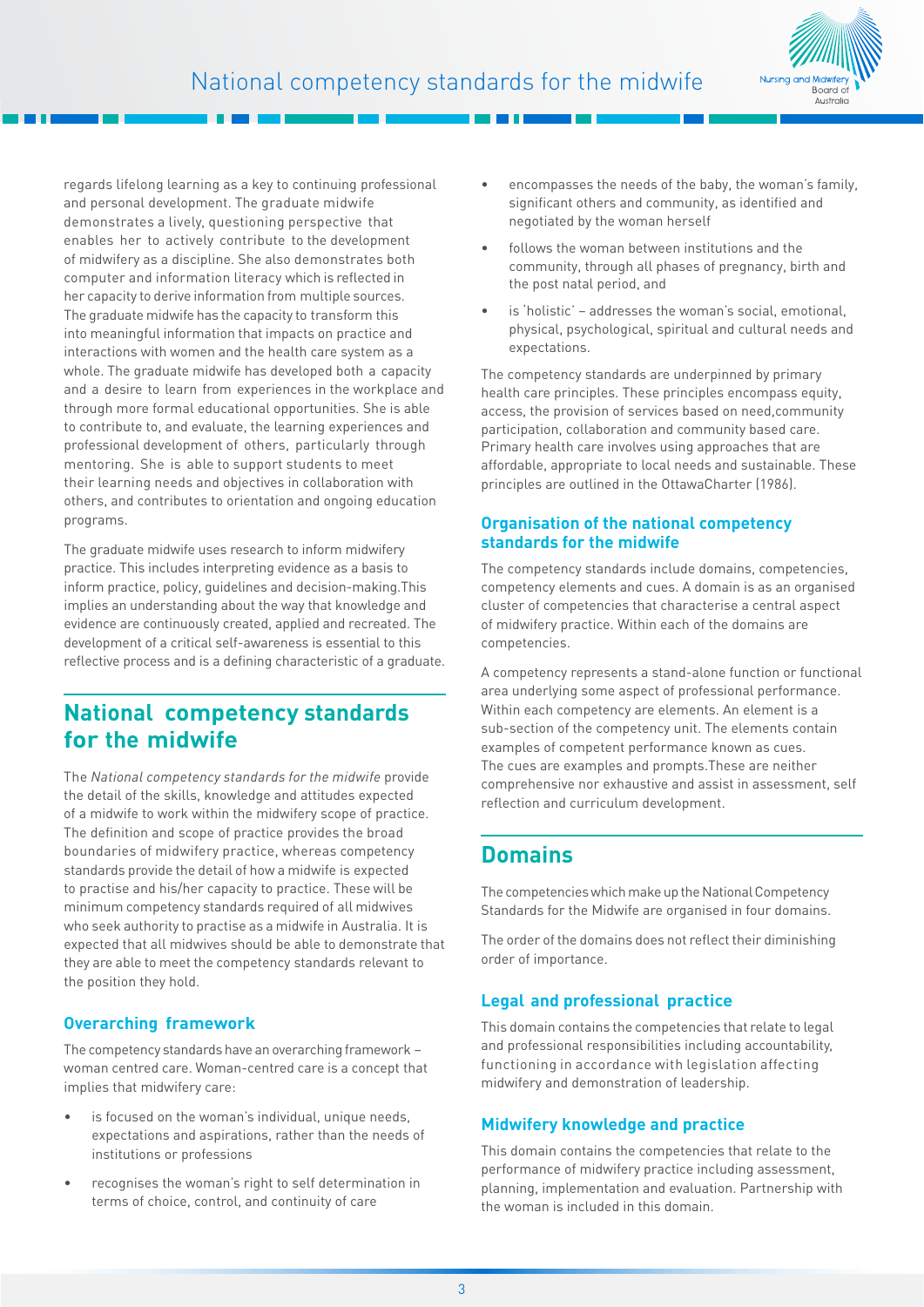

## **Midwifery as primary health care**

This domain contains the competencies that relate to midwifery as a public health strategy. Included are the notions of self determination and the protection of individual and group rights.

## **Reflective and ethical practice**

This final domain contains the competencies relating to self appraisal, professional development and the value of research. The competencies, elements and cues are outlined in the following pages.

## **Legal and professional practice**

## **Competency 1**

Functions in accordance with legislation and common law affecting midwifery practice

#### **Element 1.1**

Demonstrates and acts upon knowledge of legislation and common law pertinent to midwifery practice.

## **Cues**

- Practises midwifery within the requirements of legislation and common law
- Identifies and interprets laws in relation to midwifery practice, including the administration of drugs, negligence, consent, report writing, confidentiality, and vicarious liability, and
- Recognises and acts upon breaches of law relating to midwifery practice.

## **Element 1.2**

Complies with policies and guidelines that have legal and professional implications for practice.

#### **Cues**

• Complies with legal policies and guidelines, for example, occupational health and safety, child protection, family violence.

#### **Element 1.3**

Formulates documentation according to legal and professional guidelines.

#### **Cues**

- Adheres to legal requirements in all aspects of documentation
- Documentation is contemporaneous, comprehensive, logical, legible, clear, concise and accurate, and
- Documentation identifies the author and designation.

## **Element 1.4**

Fulfils the duty of care in the course of midwifery practice.

#### **Cues**

Undertakes midwifery practice in accordance with professional Australian standards for midwives.

## **Competency 2**

Accepts accountability and responsibility for own actions within midwifery practice.

#### **Element 2.1**

Recognises and acts within own knowledge base and scope of practice.

#### **Cues**

- Recognises the midwife's role and responsibility for understanding, supporting, and facilitating pregnancy, labour, birth and the postnatal period
- Analyses strengths and limitations in own skill, knowledge and experience and addresses limitations
- Accepts professional responsibility and personal accountability for own practice, and
- Collaborates with other health care providers when care is outside the scope of practice.

### **Element 2.2**

Identifies unsafe practice and takes appropriate action.

#### **Cues**

- Identifies practices that compromise safe and effective care. or contravenes legislation, and takes appropriate action
- Uses risk management and/or open disclosure policies in the follow-up of unsafe practice
- Promotes and engages in ongoing development of the safety and quality improvement agenda to optimise health outcomes of women and their families, and
- Supports other midwives or health care providers who report unsafe practice.

## **Element 2.3**

Consults with, and refers to, another midwife or appropriate health care provider when the needs of the woman and her baby fall outside own scope of practice or competence.

#### **Cues**

- Applies relevant quidelines or policies to ensure timely consultation and referral, and
- Develops and maintains collegial networks with midwifery colleagues and others to optimise outcomes for the woman.

## **Element 2.4**

Delegates, when necessary, activities matching abilities and scope of practice and provides appropriate supervision.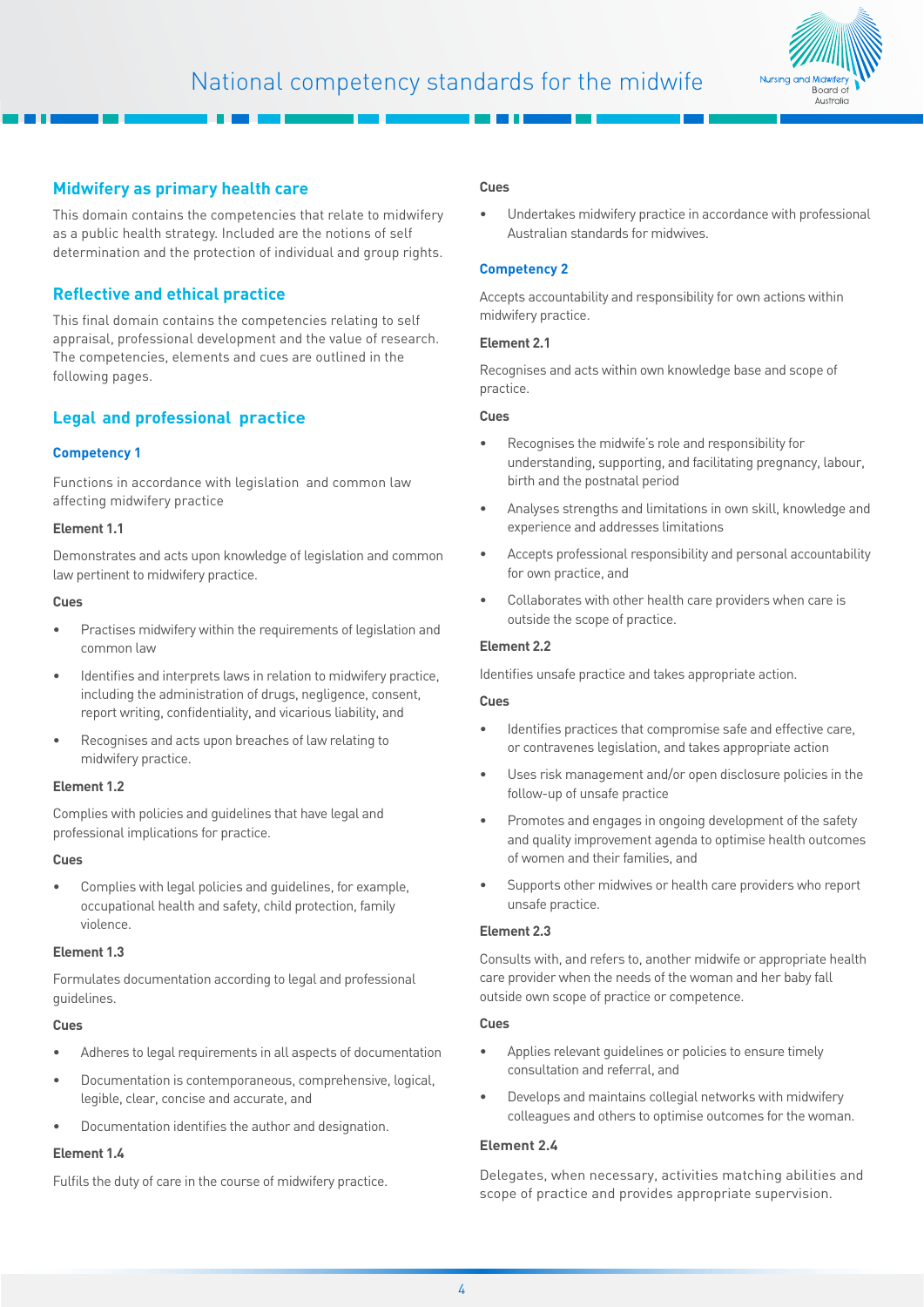

#### **Cues**

- Underpins delegation and supervision with knowledge of legal requirements and organisational policies
- Is accountable for actions in relation to the decision to educate, delegate and supervise other health care workers
- Uses a range of supportive strategies when supervising aspects of care delegated to others, and
- Ensures delegation does not compromise safety.

#### **Element 2.5**

Assumes responsibility for professional midwifery leadership functions.

#### **Cues**

- Integrates leadership skills into practice
- Acts as a role model for other colleagues by exemplifying best practice in midwifery, and
- Provides advice and guidance in problem solving and decision making to midwifery colleagues and others as appropriate.

## **Midwifery knowledge and practice**

## **Competency 3**

Communicates information to facilitate decision making by the woman.

#### **Element 3.1**

Communicates effectively with the woman, her family and friends.

#### **Cues**

- Actively listens to the woman and responds appropriately
- Assists the woman to identify her knowledge, feelings and thoughts about her pregnancy, labour, birth and the postnatal period
- Uses language that is readily understood
- Allows adequate time to meet the needs of the woman for information, advice and support, and
- Engages the assistance of a professional interpreter where appropriate.

## **Element 3.2**

Provides learning opportunities appropriate to the woman's needs.

#### **Cues**

- Uses adult learning principles in the provision of information, and
- Incorporates learning opportunities into every facet of midwifery practice.

#### **Element 3.3**

Plans and evaluates care in partnership with the woman.

#### **Cues**

- Listens to the woman to identify her needs. Involves the woman in decision making
- Obtains informed consent for midwifery interventions, and
- Documents decisions, actions and outcomes including the woman's response to care.

## **Competency 4**

Promotes safe and effective midwifery care.

## **Element 4.1**

Applies knowledge, skills and attitudes to enable woman centred care.

#### **Cues**

- Participates in respectful partnerships with the woman and other members of the health care team
- Practises in ways that respects each woman's emotional, social, cultural and lifestyle needs, and
- Facilitates the involvement of family and friends as defined by the woman.

## **Element 4.2**

Provides or supports midwifery continuity of care.

#### **Cues**

- Demonstrates an understanding of continuity of care and carer, and
- Supports models that provide continuity of carer.

#### **Element 4.3**

Manages the midwifery care of women and their babies.

- Organises workload to facilitate midwifery care for women and their babies
- Demonstrates appropriate time management and priority setting skills, and
- Ensures the effective use of resources including personnel.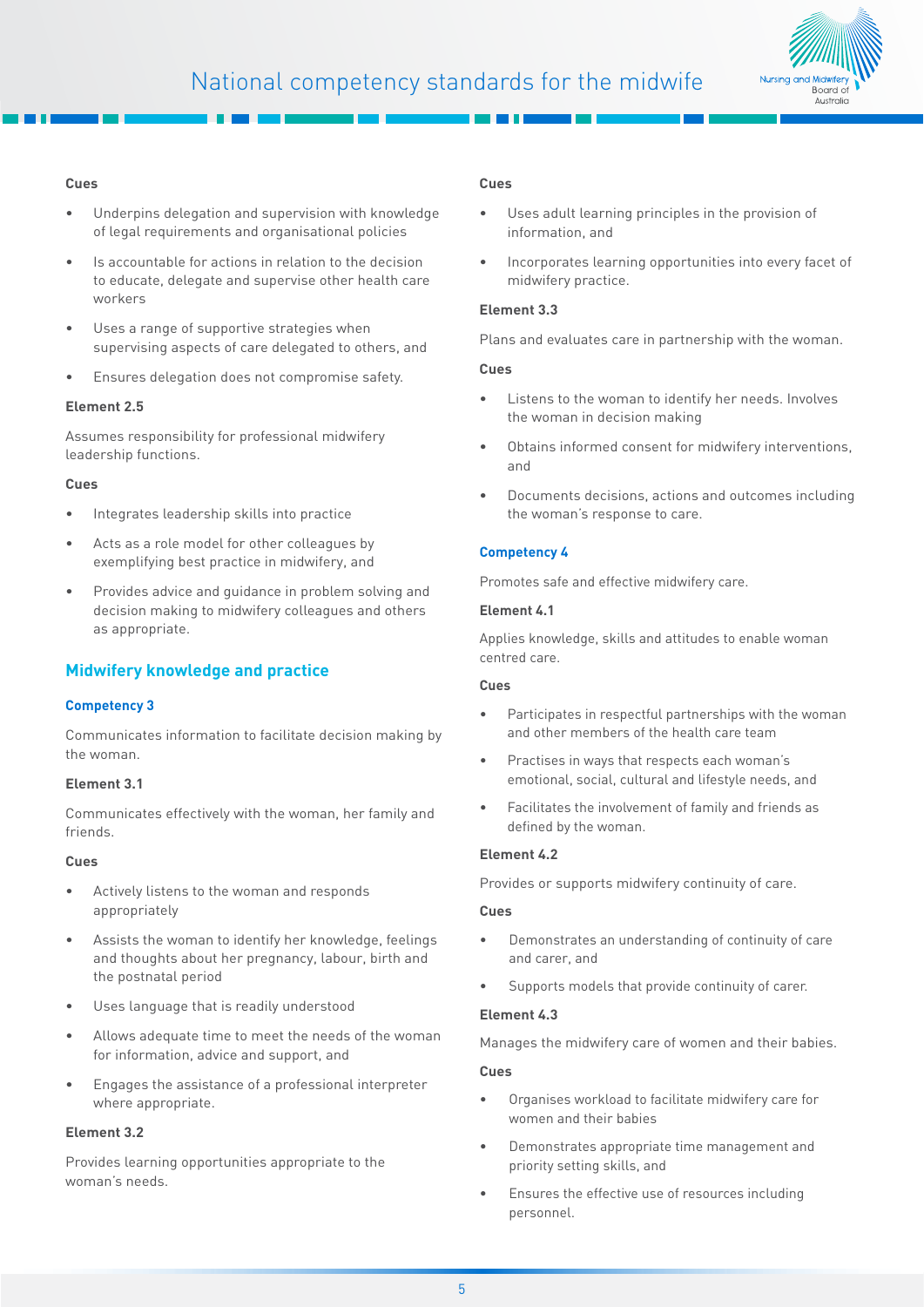

## **Competency 5**

Assesses, plans, provides and evaluates safe and effective midwifery care.

### **Element 5.1**

Uses midwifery knowledge and skills to facilitate an optimal experience for the woman.

## **Cues**

• Promotes the understanding that childbirth is a normal, physiological process and a significant life event for most women.

## **Element 5.2**

Assesses the health and well being of the woman and her baby.

## **Cues**

- Carries out a comprehensive assessment of the woman and her baby, and
- Interprets and acts upon information from the assessment.

## **Element 5.3**

Plans, provides, and is responsible for, safe and effective midwifery care.

## **Cues**

- Assists the woman to identify and plan her preferred pathway of care
- Orders (within relevant legislation) and interprets relevant investigative and diagnostic tests and screening procedures
- Attends and supports the woman and her baby and ensures appropriate, timely midwifery interventions are undertaken, and
- Assists with the transition to parenthood.

## **Element 5.4**

Protects, promotes and supports breastfeeding.

## **Cues**

- Proactively protects, promotes and supports breastfeeding, reflecting the WHO/UNICEF Ten Steps to Successful Breastfeeding
- Provides information to the woman, colleagues and community regarding breast feeding
- Respects and facilitates the woman's choice regarding infant feeding, and
- Assists the woman with her mode of infant feeding.

## **Element 5.5**

Demonstrates the ability to initiate, supply and administer relevant pharmacological substances in a safe and effective manner within relevant state or territory legislation.

### **Cues**

- Maintains up to date knowledge about pharmacological substances commonly used in midwifery practice
- Provides information to the woman
- Demonstrates safe administration including drug calculations, correct route of administration, side effects and documentation, and
- Demonstrates knowledge of pharmacological substances which are safe during pregnancy, birth and breastfeeding.

## **Element 5.6**

Evaluates the midwifery care provided to the woman and her baby.

## **Cues**

- Invites and acts upon constructive feedback on midwifery practice from the woman, and
- Demonstrates knowledge of the different ways in which midwifery practice can be evaluated.

## **Competency 6**

Assesses, plans, provides and evaluates safe and effective midwifery care for the woman and/or baby with complex needs.

## **Element 6.1**

Uses a range of midwifery knowledge and skills to provide midwifery care for the woman and/or her baby with complex needs as part of a collaborative team.

- Demonstrates a sound knowledge base of relevant disease processes and health complexities
- Demonstrates an understanding of the particular psychosocial needs of the woman and her family where there are complexities
- Continues to provide midwifery care when collaboration with a medical practitioner or other health care provider is required, and
- Uses, justifies and interprets appropriate technology to achieve best health outcomes for the woman and her baby.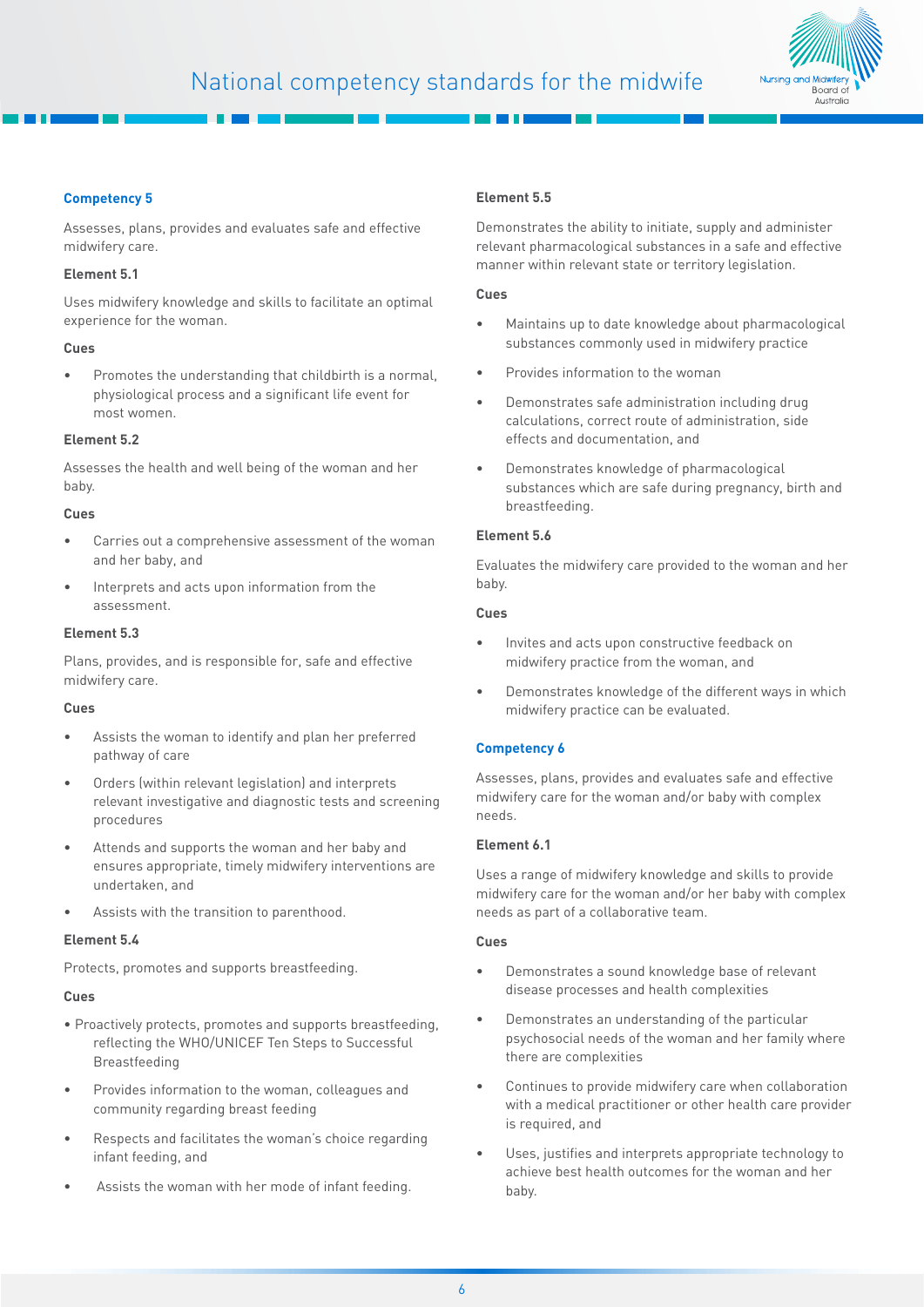

## **Element 6.2**

Recognises and responds effectively in emergencies or urgent situations.

## **Cues**

- Recognises and responds to any urgent or emergency situations with timely and appropriate intervention, consultation and/or referral, and
- Maintains up to date skills and knowledge concerning emergency plans and protocols.

## **Midwifery as primary health care**

## **Competency 7**

Advocates to protect the rights of women, families and communities in relation to maternity care.

#### **Element 7.1**

Respects and supports women and their families to be self determining in promoting their own health and well–being.

#### **Cues**

- Articulates primary health care principles and acts accordingly
- Works with the woman to identify and develop appropriate sources of social and community support and health care
- Concludes the midwifery relationship in a timely and appropriate manner, and
- Involves women and communities in maternity service development, improvement and evaluation.

#### **Element 7.2**

Acts to ensure that the rights of women receiving maternity care are respected.

#### **Cues**

- Acknowledges, respects and advocates for the rights of the woman to be involved as an active participant in her care including her right to make informed decisions and maintain dignity and privacy, and
- Takes into account the woman's individual preferences and cultural needs.

## **Competency 8**

Develops effective strategies to implement and support collaborative midwifery practice.

#### **Element 8.1**

Demonstrates effective communication with midwives, health care providers and other professionals.

#### **Cues**

- Adapts styles and methods of communication to maximise effectiveness
- Uses a range of communication methods including written and oral
- Liaises and negotiates with colleagues at all levels to build systems an processes to optimise outcomes for the woman
- Discusses and clarifies with relevant health care providers interventions that appear inappropriate or unnecessary and negotiates a collaborative plan, and
- Demonstrates effective communication during consultation, referral and handover.

### **Element 8.2**

Establishes, maintains and evaluates professional relationships with other health care providers.

#### **Cues**

- Recognises the role of other members of the health care team in the provision of maternity care
- Identifies and responds to factors that facilitate or hinder professional relationships, and
- Invites, acts upon, and offers, constructive feedback on midwifery practice from peers and colleagues.

## **Competency 9**

Actively supports midwifery as a public health strategy.

## **Element 9.1**

Advocates for, and promotes midwifery practice, within the context of public health policy.

## **Cues**

- Acknowledges the impact of social, economic and psychological factors on women's lives
- Acts to address public health issues, including the promotion of breastfeeding, smoking cessation, and responding appropriately in situations where there is domestic violence, drugs or alcohol use, and
- Plans, provides and evaluates care to ensure equity of access for women from marginalised communities.

## **Element 9.2**

Collaborates with, and refers women to, appropriate community agencies and support networks.

## **Cues**

• Collaborates with, and refers to, other health care providers, community groups and agencies, and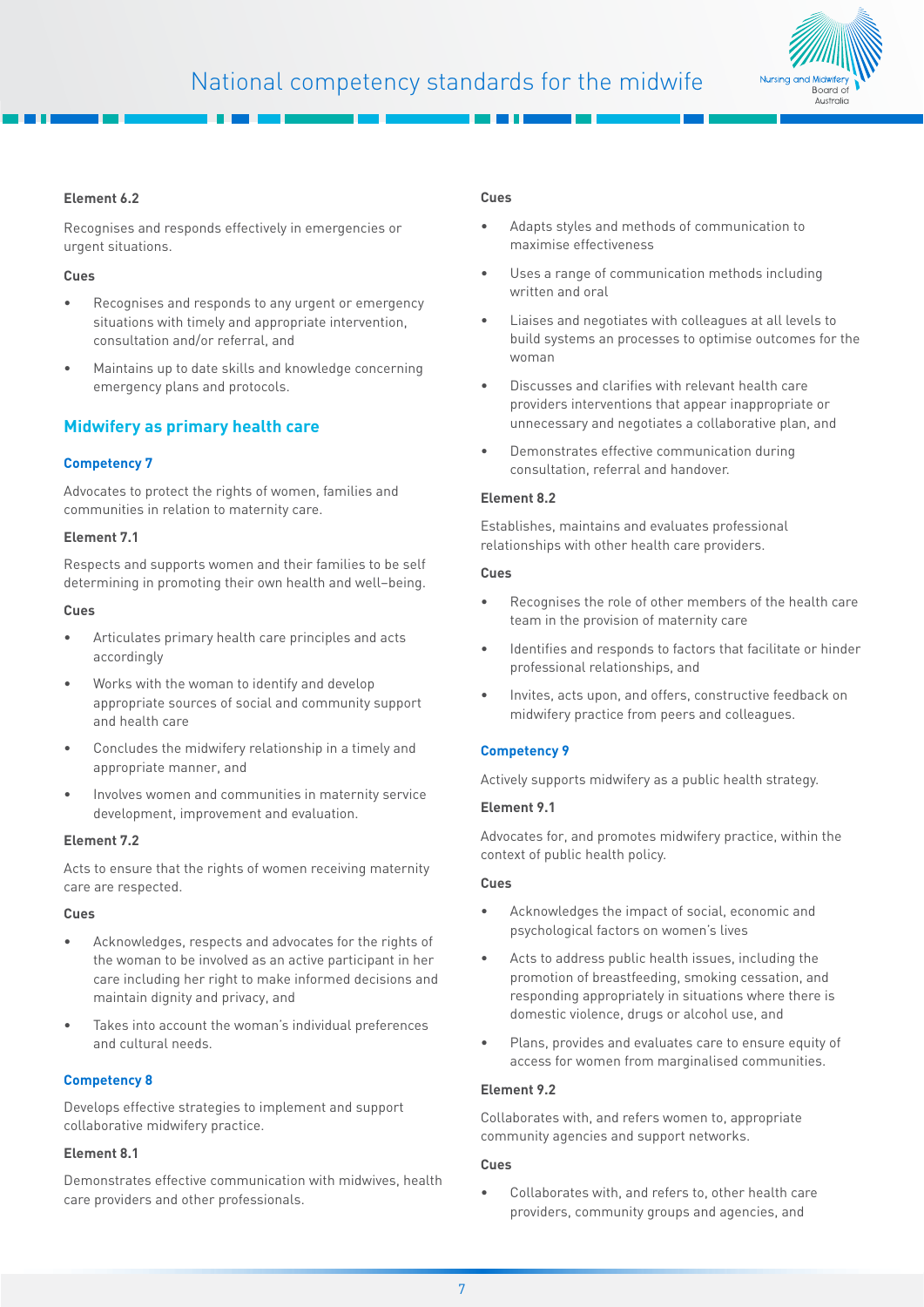

• Provides women with clear information about accessing community support agencies during pregnancy and following birth.

## **Competency 10**

Ensures midwifery practice is culturally safe.

## **Element 10.1**

Plans, implements and evaluates strategies for providing culturally safe practice for women, their families and colleagues.

## **Cues**

- Incorporates knowledge of cross cultural and historical factors into practice
- Demonstrates respect for differences in cultural meanings and responses to health and maternity care
- Recognises the specific needs of Aboriginal and Torres Strait Islander women and their communities, and
- Recognises and respects customary law.

## **Reflective and ethical practice**

## **Competency 11**

Bases midwifery practice on ethical decision making.

## **Element 11.1**

Practises in accordance with the endorsed Code of Ethics and relevant state/ territories and commonwealth privacy obligations under law.

## **Cues**

- Demonstrates knowledge of contemporary ethical issues in midwifery
- Demonstrates ethical behaviour towards women, colleagues and communities, and
- Develops and assesses strategies to address ethical issues and breaches of confidentiality and privacy in collaboration with others.

## **Competency 12**

Identifies personal beliefs and develops these in ways that enhance midwifery practice.

## **Element 12.1**

Addresses the impact of personal beliefs and experiences on the provision of midwifery care.

## **Cues**

• Recognises own attitudes, biases and values and their potential impact on practice, and

• Evaluates own practice and its effect on women and others.

## **Element 12.2**

Appraises and addresses the impact of power relations on midwifery practice.

## **Cues**

- Demonstrates an awareness of the impact of gender, race and social policies on women and maternity services
- Works towards addressing power imbalances between health care providers, childbearing women and others in the community
- Acts to eliminate harassment, victimisation and bullying in the work place, and
- Demonstrates a commitment to, and respect for, coworkers.

## **Competency 13**

Acts to enhance the professional development of self and others.

## **Element 13.1**

Assesses and acts upon own professional development needs.

## **Cues**

- Identifies own learning needs through reflective practice and self evaluation
- Contributes to self appraisal and peer review activities as appropriate
- Prepares and actions annual professional development plans using continuing professional development frameworks
- Seeks and engages in opportunities to maintain or update skills, knowledge, attitudes and experience, and
- Demonstrates and documents own professional development.

## **Element 13.2**

Contributes to, and evaluates, the learning experiences and professional development of others.

- Supports students to meet their learning needs and objectives
- Contributes to orientation and ongoing education programs
- Undertakes and critiques mutual sharing of experiences and knowledge with multidisciplinary colleagues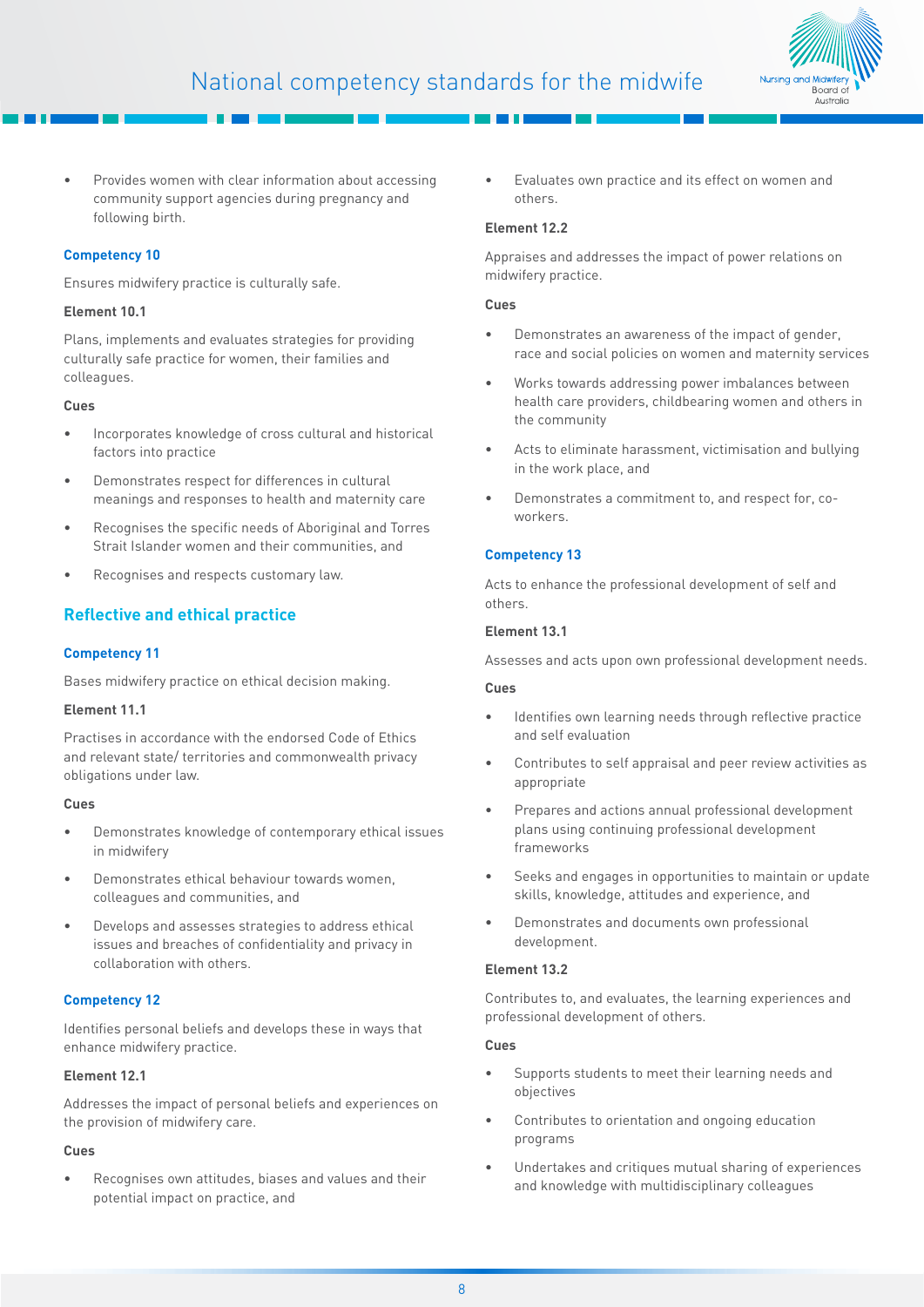

- Contributes to mentoring, peer support and/or clinical supervision
- Seeks and engages in opportunities to maintain or update skills, knowledge, attitudes and experience, and
- Demonstrates and documents own professional development.

## **Competency 14**

Uses research to inform midwifery practice.

## **Element 14.1**

Ensures research evidence is incorporated into practice.

## **Cues**

- Values and acknowledges the importance of research and evidence
- Maintains current knowledge about relevant research
- Demonstrates skills in retrieving and understanding research evidence including levels of enquiry and forms of evidence
- Discusses the implications of evidence with the woman and colleagues
- Participates in reviews of practice and policies, and
- Supports research in midwifery and maternity care.

## **Element 14.2**

Interprets evidence as a basis to inform practice and decision making.

- Underpins midwifery practice with current knowledge and best evidence
- Accesses evidence, shares and uses to inform policy and practice, and
- Explains options while recognising the woman's right to choose.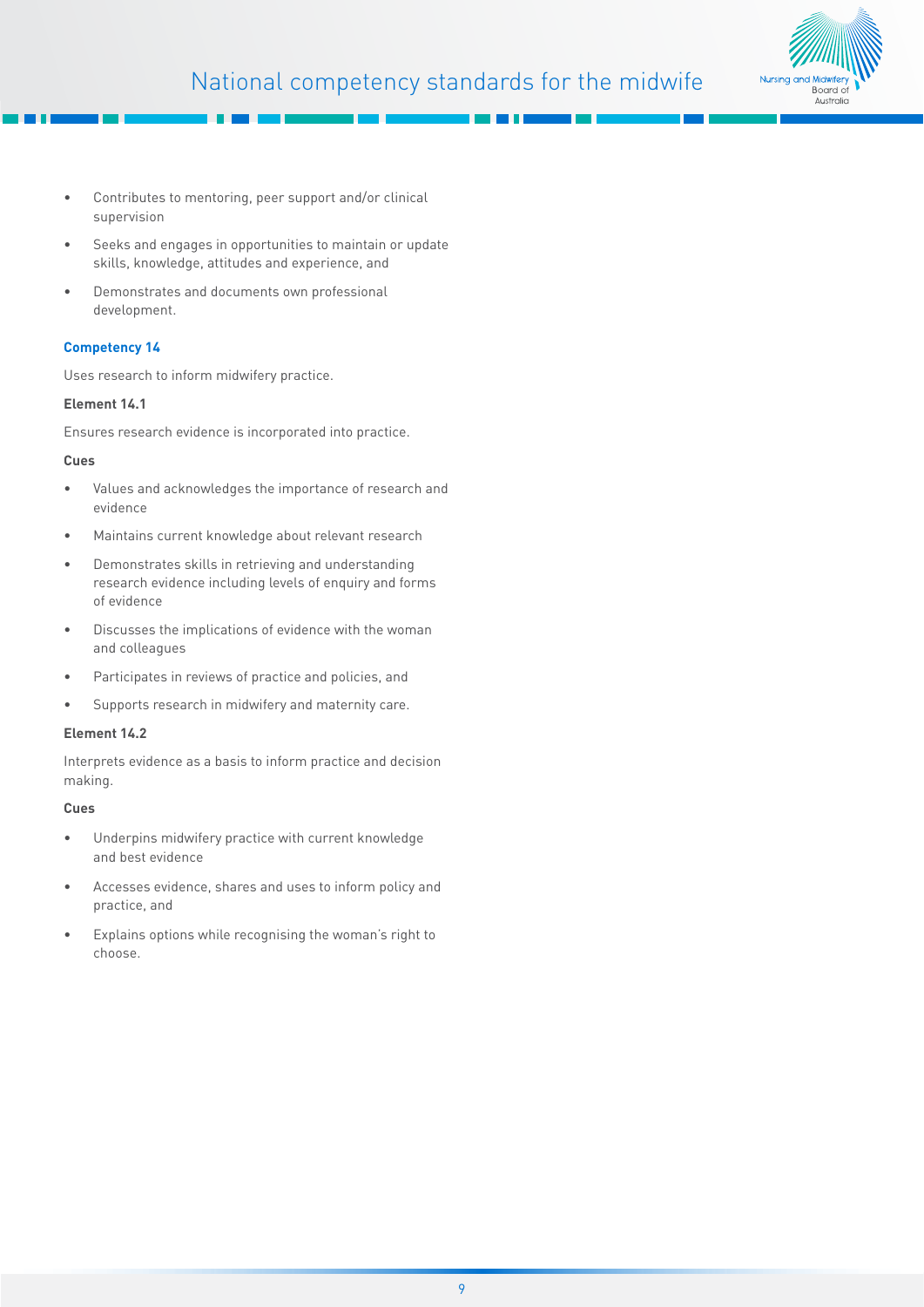

## **Glossary**

## **ANMAC**

The Australian Nursing and Midwifery Accreditation Council, which is the new name for the ANMC

## **ANMC**

Australian Nursing and Midwifery Council

## **Appropriate**

Matching the circumstances, meeting needs of the individual, group or situation

## **Attributes**

Characteristics which underpin competent performance

## **Competence**

The combination of skills, knowledge, attitudes, values and abilities that underpin effective and/ or superior performance in a profession/occupational area

## **Competency element**

Represents a sub-section of a competency unit, and contains examples of competent performance known as cues

## **Competency standards**

Consist of competency units and competency elements

## **Competency unit**

Represents a stand-alone function or functional area underlying some aspect of professional performance

## **Competent**

The person has competence across all the domains of competencies applicable to the nurse, at a level that is judged to be appropriate for the level of nurse being assessed

## **Contexts**

The setting/environment where competence can be demonstrated or applied

## **Core competency standards**

Essential competency standards for registration

## **Cues**

Generic examples of competent performance. They are neither comprehensive nor exhaustive. They assist in assessment, selfreflection and curriculum development

## **Domains**

An organised cluster of competencies in nursing practice

## **Exemplars**

Concrete examples typical of competence. They are not the standard but are indicative of the standard

## **Midwife**

A person who 'has successfully completed the prescribed course of studies in midwifery and has acquired the requisite qualifications to be registered and/or is legally licenced to practice midwifery' ([ICM 2005](http://www.internationalmidwives.org/who-we-are/policy-and-practice/icm-international-definition-of-the-midwife/)).

## **National Board**

The Nursing and Midwifery Board of Australia

## **National Scheme**

The National Registration and Accreditation Scheme that commenced on 1 July 2010

## **NMRAs**

Nursing and midwifery regulatory authorities (states and territories)

## **Nursing and Midwifery Board of Australia**

The national body responsible for the regulation of nurses and midwives